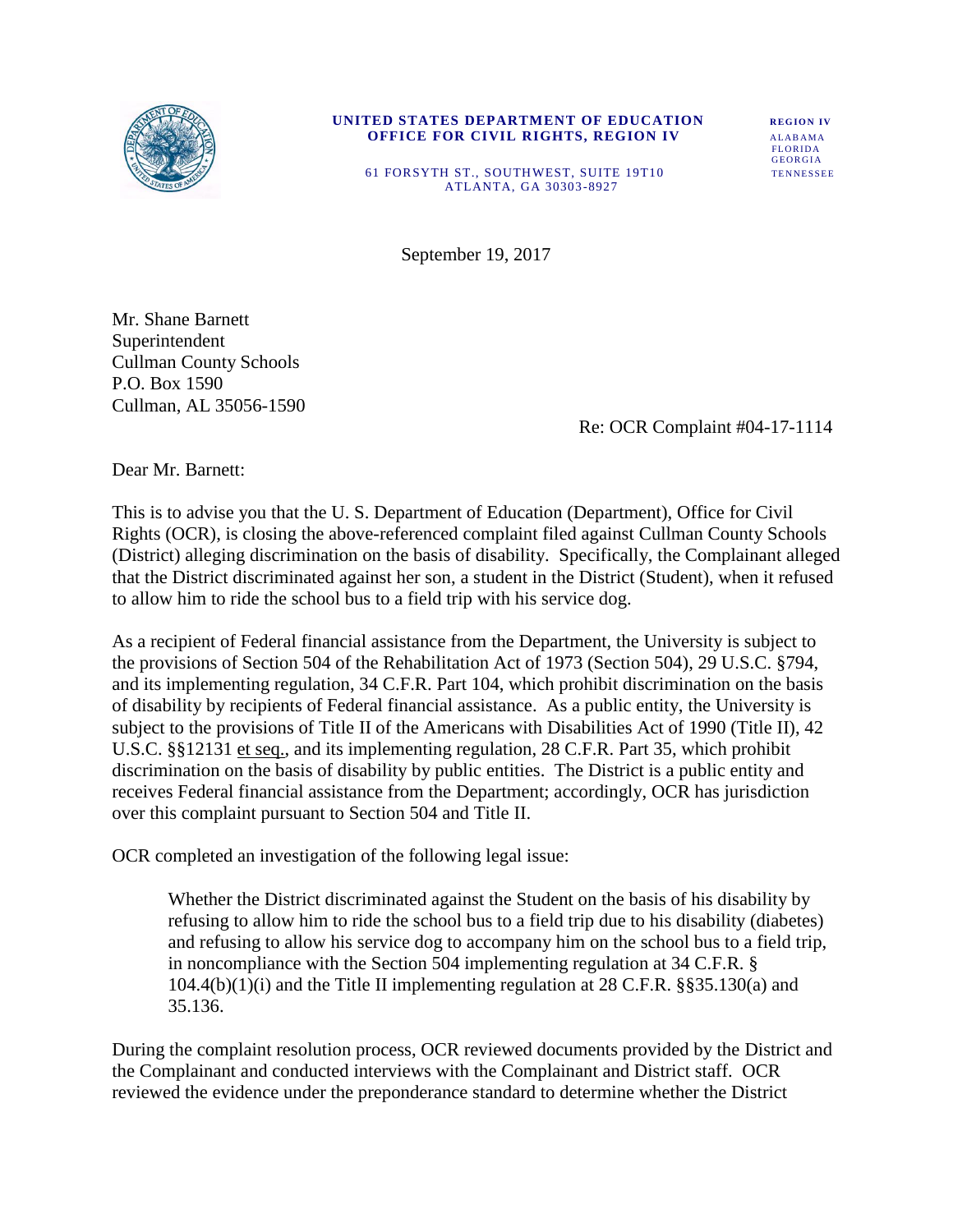discriminated against the Student on the basis of his disability by refusing to allow him to ride the school bus to a field trip due to his disability and refusing to allow his service dog to accompany him on the school bus to a field trip. Based upon the available evidence, OCR found sufficient evidence to support a finding that the District was in noncompliance with Section 504 and Title II with regard to these complaint allegations. Set forth below is a summary of OCR's findings.

#### **Legal Standard**

#### *Service Animals*

The Title II regulations pertaining to Service Animals are found at 28 C.F.R. §§ 35.104 and 35.136. The Title II regulation at 28 C.F.R. §35.104, in relevant part, defines a service animal as any dog that is individually trained to do work or perform tasks for the benefit of an individual with a disability, including a physical, sensory, psychiatric, intellectual, or other mental disability. The work or tasks performed by a service animal must be directly related to the individual's disability. Examples of work or tasks include, but are not limited to, assisting individuals who are blind or have low vision with navigation and other tasks, alerting individuals who are deaf or hard of hearing to the presence of people or sounds, providing non-violent protection or rescue work, pulling a wheelchair, assisting an individual during a seizure, alerting individuals to the presence of allergens, retrieving items such as medicine or the telephone, providing physical support and assistance with balance and stability to individuals with mobility disabilities, and helping persons with psychiatric and neurological disabilities by preventing or interrupting impulsive or destructive behaviors.

The Title II regulation at 28 C.F.R. § 35.136 (a) provides that a public entity shall modify its policies, practices, or procedures to permit the use of a service animal by an individual with a disability. The Title II regulation at 28 C.F.R. § 35.136 (b) provides that a public entity may ask an individual with a disability to remove a service animal from the premises if: (1) The animal is out of control and the animal's handler does not take effective action to control it; or (2) The animal is not housebroken. The regulation at 28 C.F.R. § 35.136(c) provides that if a public entity properly excludes a service animal under § 35.136(b), it shall give the individual with a disability the opportunity to participate in the service, program, or activity without having the service animal on the premises. The regulation at 28 C.F.R. § 35.136 (d) provides that a service animal shall be under the control of its handler. A service animal shall have a harness, leash, or other tether, unless either the handler is unable because of a disability to use a harness, leash, or other tether, or the use of a harness, leash, or other tether would interfere with the service animal's safe, effective performance of work or tasks, in which case the service animal must be otherwise under the handler's control (e.g., voice control, signals, or other effective means).

The regulation at 28 C.F.R. § 35.136(f) governs inquiries and documentation. The Title II regulation provides that a public entity shall not ask about the nature or extent of a person's disability, but may make following two inquiries to determine whether an animal qualifies as a service animal: A public entity may ask, (1) if the animal is required because of a disability; and (2) what work or task the animal has been trained to perform. A public entity shall not require documentation, such as proof that the animal has been certified, trained, or licensed as a service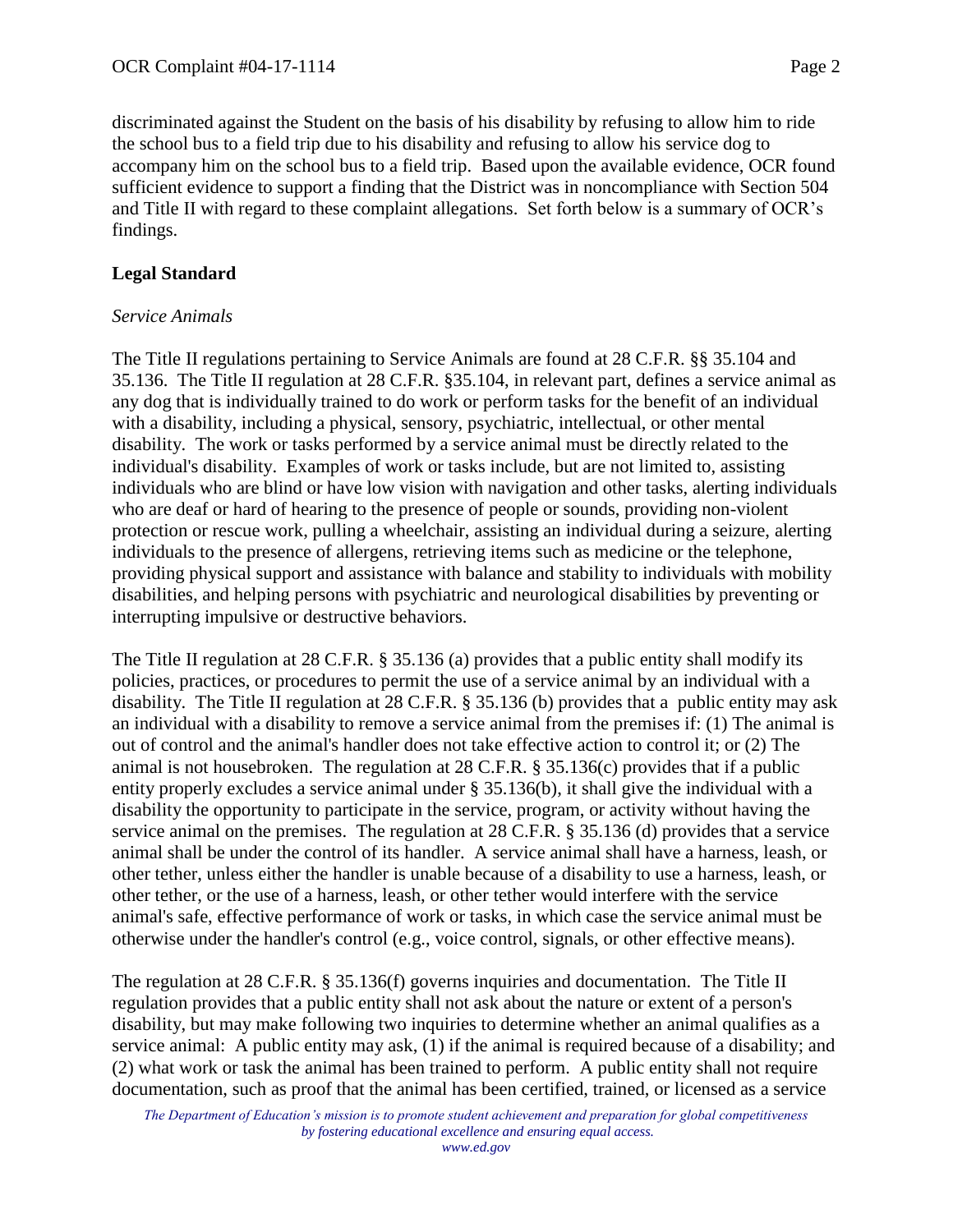animal. Generally, a public entity may not make these inquiries about a service animal when it is

readily apparent that an animal is trained to do work or perform tasks for an individual with a disability (e.g., the dog is observed guiding an individual who is blind or has low vision, pulling a person's wheelchair, or providing assistance with stability or balance to an individual with an observable mobility disability). The Title II regulation at 28 C.F.R. § 35.136(g) states that individuals with disabilities shall be permitted to be accompanied by their service animals in all areas of a public entity's facilities where members of the public, participants in services, programs or activities, or invitees, as relevant, are allowed to go.

Improper exclusion of a service animal can result in persons with disabilities being subjected to different treatment or exclusion from participation in, denial of the benefits of, or otherwise being subjected to discrimination under a recipient's programs or activities.

The regulation implementing Section 504 at 34 C.F.R. §§104.4(a), (b)(1)(iii) and (b)(2) provides no qualified person with a disability shall, on the basis of disability, be excluded from participation in, be denied the benefits of, or otherwise be subjected to discrimination under any program or activity that receives Federal financial assistance. Additionally, the Title II regulations at 28 C.F.R. § 35.130(a) and (b)(1)(iii) include similar provisions.

## **Factual Findings**

## District Policy

The 2016-2017 Student handbook states that "no person shall, on the grounds of race, color, disability, sex, religion, national origin or age, be excluded from participation in, be denied the benefits of, or be subjected to discrimination under any program, activity, or employment."

The District provided a copy of its revised "Procedures for Responding to Requests for a Student with a Disability to Bring a Service Animal to School" to OCR with its data response. The District's revised Service Animal Policy states that requests to bring a service animal on District property must be submitted in writing on a form, available in the Superintendent's Office, to the Superintendent within a reasonable time before bringing the service animal to school. The Policy clarifies that "a service animal may not be on school property without prior approval by the Superintendent or his/her designee." The District's revised Service Animal Policy also advises that the District may require the submission of proof of immunization, proper licensing, and registration pursuant to State law. The Policy requires that the service animal wear a restraint mechanism unless it would interfere with the animal's safe, effective performance of work or tasks. The Policy states that the District retains discretion to exclude or remove the service animal from its property if: (1) the animal is out of control and/or the handler does not effectively control the animal's behavior, (2) the animal is not housebroken, (3) the animal poses a direct threat to the health or safety of others that cannot be eliminated by making reasonable modifications, or (4) the animal's presence would constitute a fundamental alteration in the District's programs/activities. The Policy also details the District's grievance procedure.

The District's Procedure is not in compliance with the non-discrimination and Service Animal requirements of Section 504 and Title II regulations at  $34$  C.F.R. §104.4(b)(1)(i) and 28 C.F.R.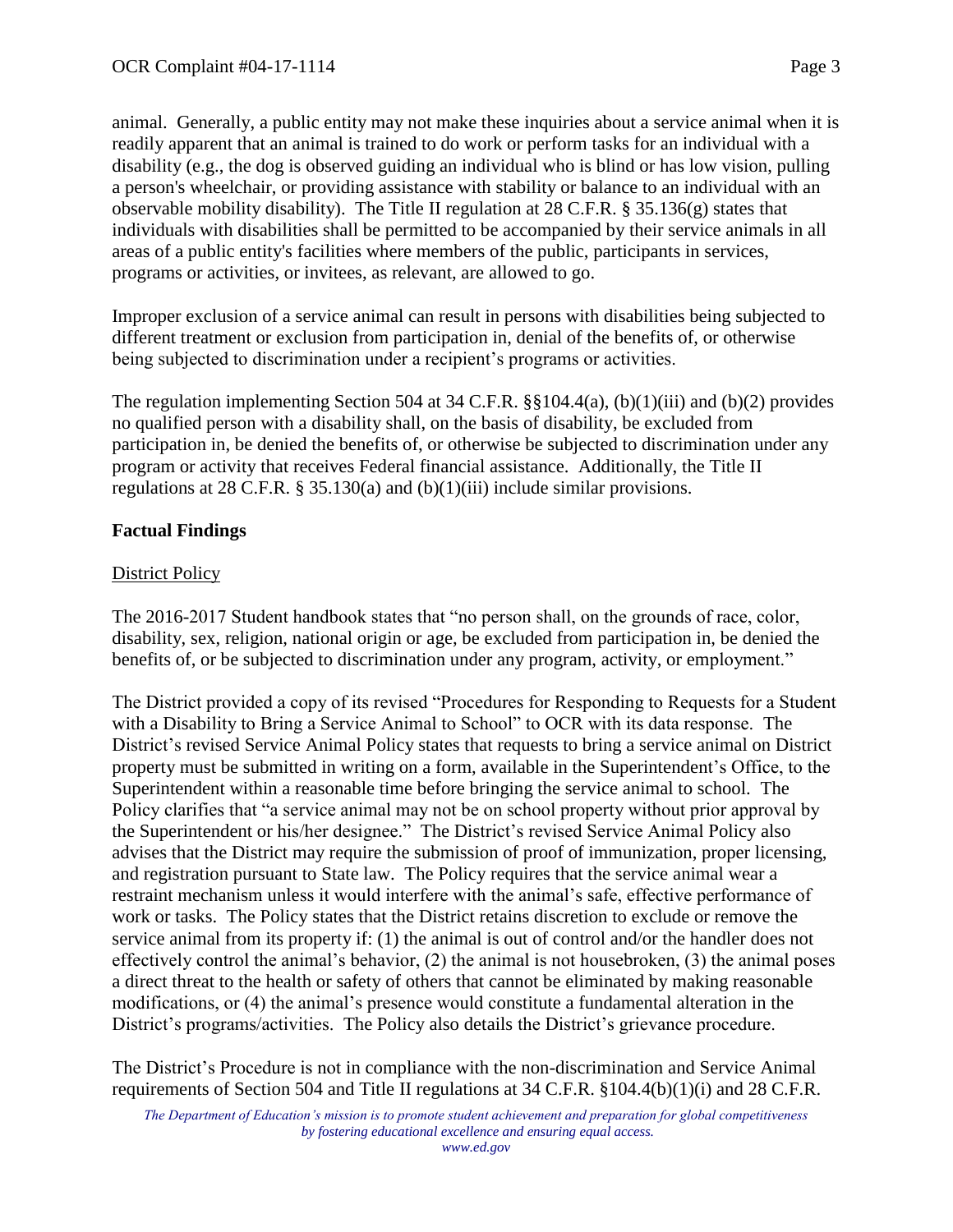§§ 35.104 and 35.136. Specifically, the District's current Procedures do not incorporate the Title II prohibition on making inquiries when it is readily apparent that an animal is trained to do work or perform tasks for an individual with a disability. Therefore, the language of the revised service animals Procedures and Request Form imply that individuals who use a service animal where it is readily apparent that the animal is trained to do work or perform tasks for that individual must also provide that information is in violation of 28 C.F.R. § 35.136 (f).

## Background

The Student is a seven year old First Grade student with Type 1 diabetes: hypoglycemia and hyperglycemia unawareness. Since Kindergarten during the 2015-2016 school year, the Student has had a 504 plan related to his diabetes. In June 2016, the Student obtained a diabetic alert dog to alert him when his blood sugar goes out of range since he does not feel his highs or lows. The District added the Student's service dog to his 504 plan on August 19, 2016. The Student's 504 plan provisions related to the service dog provides the following modifications:

- 1. Student will be allowed to have a service dog at all times and at any location on the School campus.
- 2. The dog will need water and bathroom breaks throughout the day. Treats and water will be kept in the classroom.
- 3. The school nurse will train staff on service dog awareness.
- 4. The nurse will visit the Student's classroom to notify/educate classmates of the service dog.
- 5. The classroom teacher will send home a newsletter at the beginning of the year and to any new student thereafter, informing parents of the presence of the service dog in their classroom.
- 6. The service dog will remain on a leash, with the exception of PE.
- 7. If the Student's blood sugar is high, low, or unstable, the service dog will "paw", "nose", or bark as an alert.
- 8. In the event of the dog's absence, parent will notify the nurse and teacher.

On November 14, 2016, the Student was scheduled to participate on a field trip. Prior to the field trip, the Complainant obtained written approval on November 1, 2016 that authorized the Student, the Complainant and the service dog to ride the school bus for the November 14, 2016 field trip. Despite the written authorization, the Bus Driver would not allow the Student's service dog on the bus for the November 14, 2016 field trip. The Bus Driver called the District's Transportation Director who advised the Complainant and the Student's Guidance Counselor that the service dog was not allowed on the bus without the following: (1) a handwritten signed letter from the parent addressed and delivered to the Superintendent requesting transportation for the service dog, (2) an updated vaccination letter from the veterinarian, and (3) a letter from the company that certified the dog as a service animal. The Guidance Counselor advised the Transportation Director that she was not previously aware of these procedures but advised him that she could fax him items #2 and #3. The Transportation Director advised the Guidance Counselor that it would not be sufficient for her to fax the documents because the Complainant was required to provide these documents prior to the field trip. The Guidance Counselor advised the Transportation Director that she should have been notified of this procedure prior to the field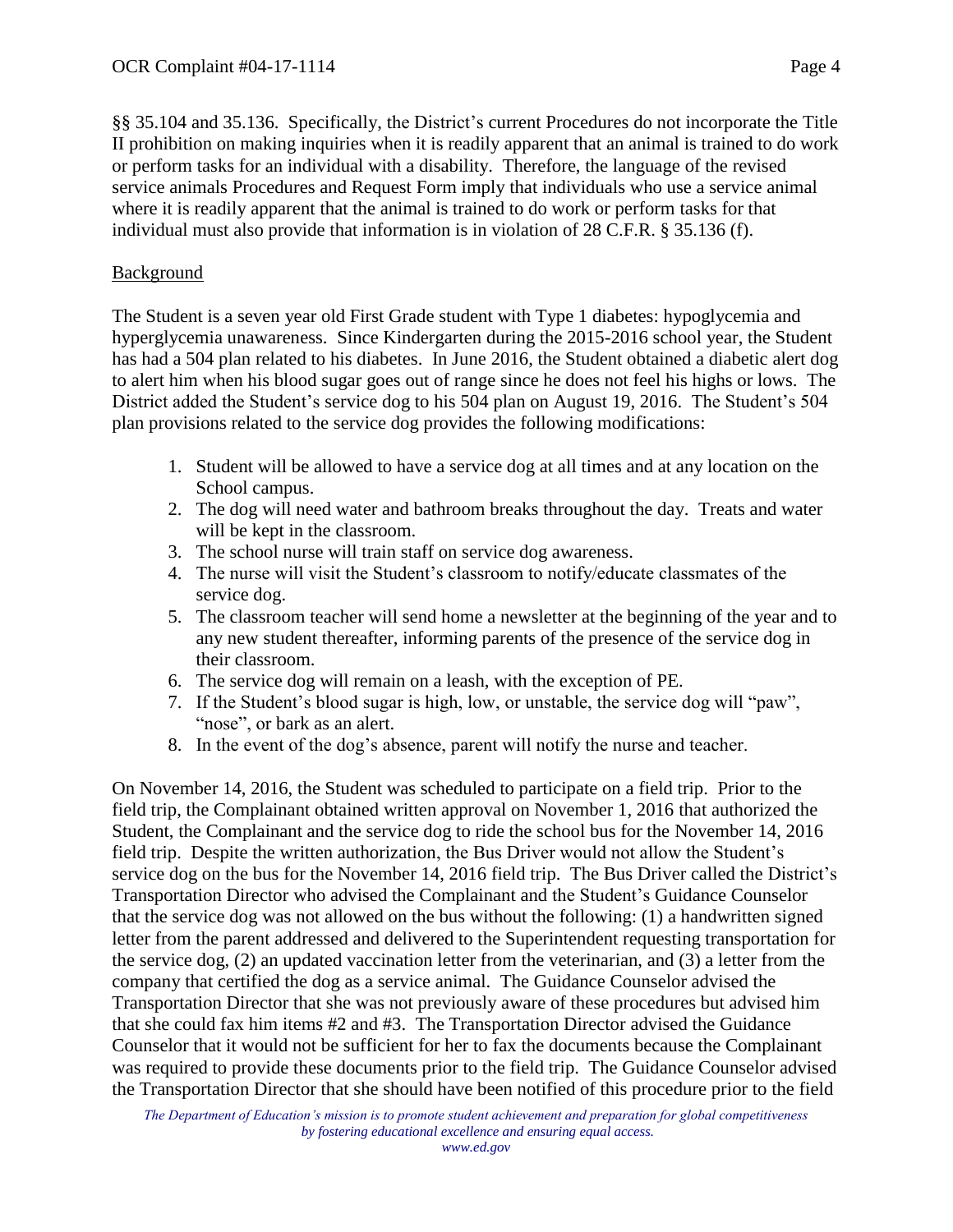trip. Further, the Guidance Counselor reiterated that the Student's 504 plan states that the Complainant and service dog will accompany him on the field trip or the District must send a licensed nurse. In response, the Transportation Director threatened the Guidance Counselor with termination if she let the service dog on the bus. The Transportation Director further advised the Guidance Counselor that since the service dog could not ride and there were no proper medical personnel to accompany him, that the Student could not ride the bus either.

The Guidance Counselor advised the Transportation Director that the provisions for the Student to take his service dog were detailed in the Student's 504 plan and approved by the District's 504 Coordinator. The Transportation Director advised that he had no idea about Section 504 but opined that the 504 Coordinator might have made an error. The Transportation Director advised the Guidance Counselor that he would fax or e-mail her the procedure so that they could complete it for the next field trip. However, he reiterated his decision that neither the service dog nor the Student could ride the bus for the November 14, 2016 field trip. The Guidance Counselor advised the Transportation Director that the denial would not only upset the Complainant but upset and embarrass the Student because he made the Guidance Counselor tell the Student – in front of his classmates – why he would not be allowed to ride the bus with his friends and classmates. The Transportation Director replied that he did not know what else to tell her and reiterated that he would not allow the service dog or Student to ride the bus for the field trip. Following this telephone conversation, the Guidance Counselor removed the Student and the Guidance Counselor's daughter from the bus; she explained that the Student and her daughter were friends and she hoped that removing both of them from the bus would mitigate the Student's disappointment and embarrassment in response to the removal.

The conversation between the Guidance Counselor and the Transportation Director lasted for about 30 minutes; they spoke in front of two busses while the students overheard their conversation about the Student. When the Student got off the bus, his service dog alerted him. As a result, the Complainant checked the Student's blood sugar which was a low of  $43<sup>1</sup>$ . The Complainant followed the bus in her car with the Student, the service dog, and the Guidance Counselor's daughter. The Student was upset and embarrassed because he did not get to ride the bus with his friends. The Student stated that he does not want to go on another field trip because he does not want to be embarrassed in the future.

The Complainant immediately notified the District Superintendent of the incident. The Superintendent conducted an informal investigation and determined that the District had improperly precluded the Student from bringing his service dog on the field trip. The Superintendent requested that the District's attorney prepare a revised service animal policy and conduct training. Additionally, the Superintendent requested that the District 504 Coordinator provide training for all bus drivers on the requirements of Section 504, Title II and the legal requirements regarding service animals for students with disabilities.

 $\overline{a}$ <sup>1</sup> The Student's 504 plan states that the Student's normal blood glucose range is 80-125.

*The Department of Education's mission is to promote student achievement and preparation for global competitiveness by fostering educational excellence and ensuring equal access.*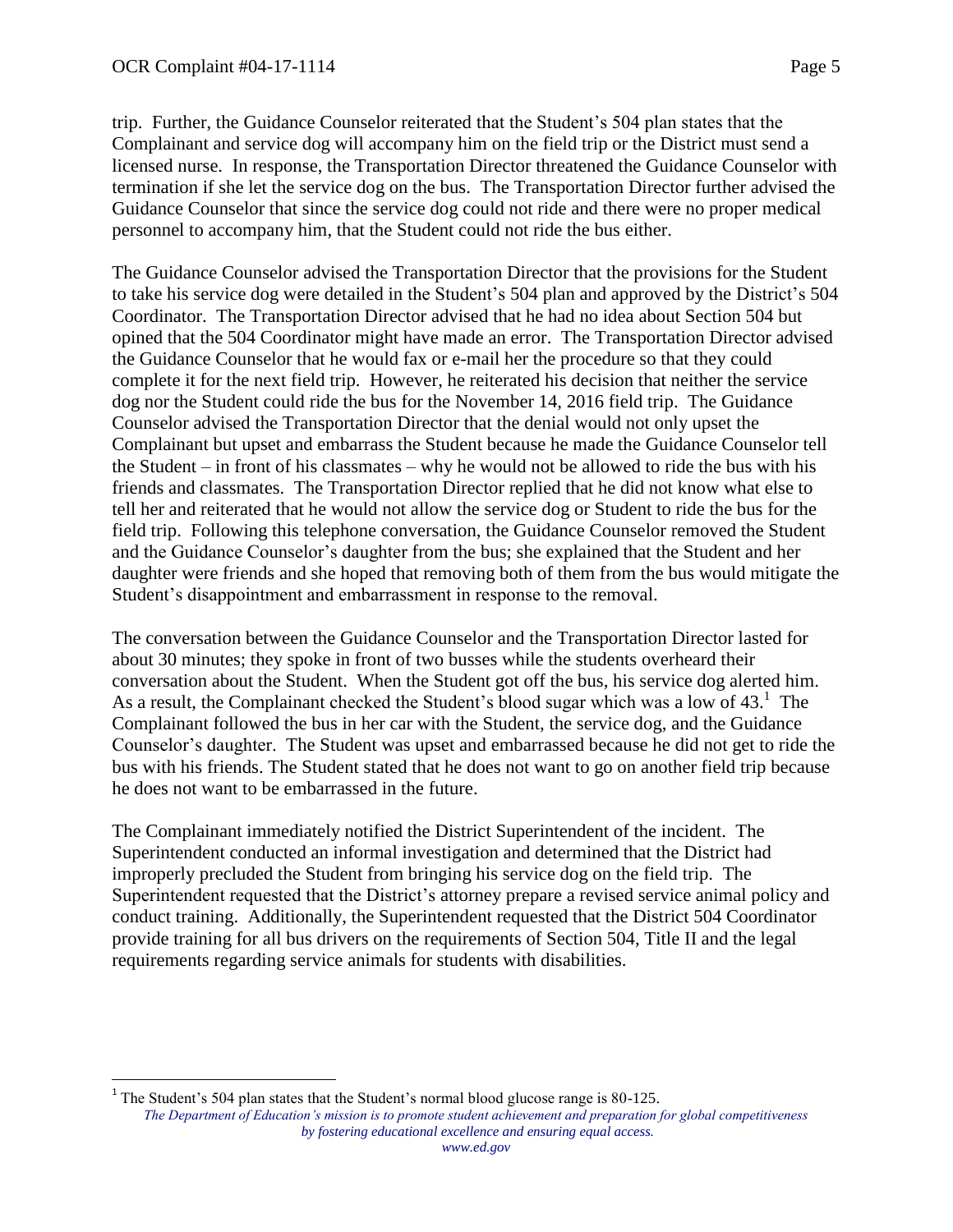# Analysis & Conclusion:

OCR finds that the Student is a qualified individual with a disability within the meaning of 34 C.F.R. § 104.3(j) and 28 C.F.R. §35.104. During an interview with OCR, the Guidance Counselor acknowledged that the Student's 504 plan included his service dog as a modification and the Student had previously been permitted to bring his service dog to school without issue. Further, the Complainant and Student submitted all necessary documentation to participate fully in the field trip. There is no evidence that the District excluded the Student's service dog from the field trip for a permissible reason. Here, the Transportation Director had no reason to believe the animal was out of control, that the Student did not take effective action to control the service dog, or that the animal was not housebroken. Thus, there was no evidence to support the District's exclusion of the service animal as set forth at 28 C.F.R. §§ 35.136 (b) and (c). Based upon the foregoing, the evidence is sufficient to establish that the District's exclusion of the Student's service animal from the November 2016 field trip violated Section 504 and Title II at 34 C.F.R. §104.4(b)(1)(i) and 28 C.F.R. §§ 35.104 and 35.136.

On September 18, 2017, the District agreed to implement the enclosed Resolution Agreement (Agreement). Among other things, the Agreement requires the District to do the following: (1) modify its policies, practices, and procedures to permit the use of a service animal by an individual with a disability in order to conform to the requirements of Section 504 and Title II; (2) provide training on the Section 504 and Title II non-discrimination obligation to individuals with disabilities who use service animals and on the terms and conditions of the Service Animal Policy; and, (3) provide the Complainant with written notification that the Student is permitted to bring his service dog on District property, including, but not limited to, school buses and all District buildings where students and members of the public are allowed to go; and (4) offer counseling to the Student in order to remedy the effects of the disability discrimination that the Student endured during the 2016-2017 school year.

When fully implemented, the Agreement entered into by the District will resolve the issues of noncompliance. OCR will monitor the implementation of the Agreement until the District is in compliance with the statutes and regulations at issue in the case.

Under the Freedom of Information Act, it may be necessary to release this document and related correspondence and records upon request. In the event that OCR receives such a request, we will seek to protect, to the extent provided by law, personally identifiable information, which, if released, could reasonably be expected to constitute an unwarranted invasion of personal privacy.

Intimidation or retaliation against complainants by recipients of Federal financial assistance is prohibited. Please be advised that the District may not harass, coerce, intimidate, or discriminate against any individual because he or she has filed a complaint or participated in the complaint resolution process. If this happens, the Complainant may file another complaint alleging such treatment.

OCR will proceed with monitoring the Agreement, effective the date of this letter. OCR will monitor the District's implementation of the aforementioned Agreement to ensure that it is fully